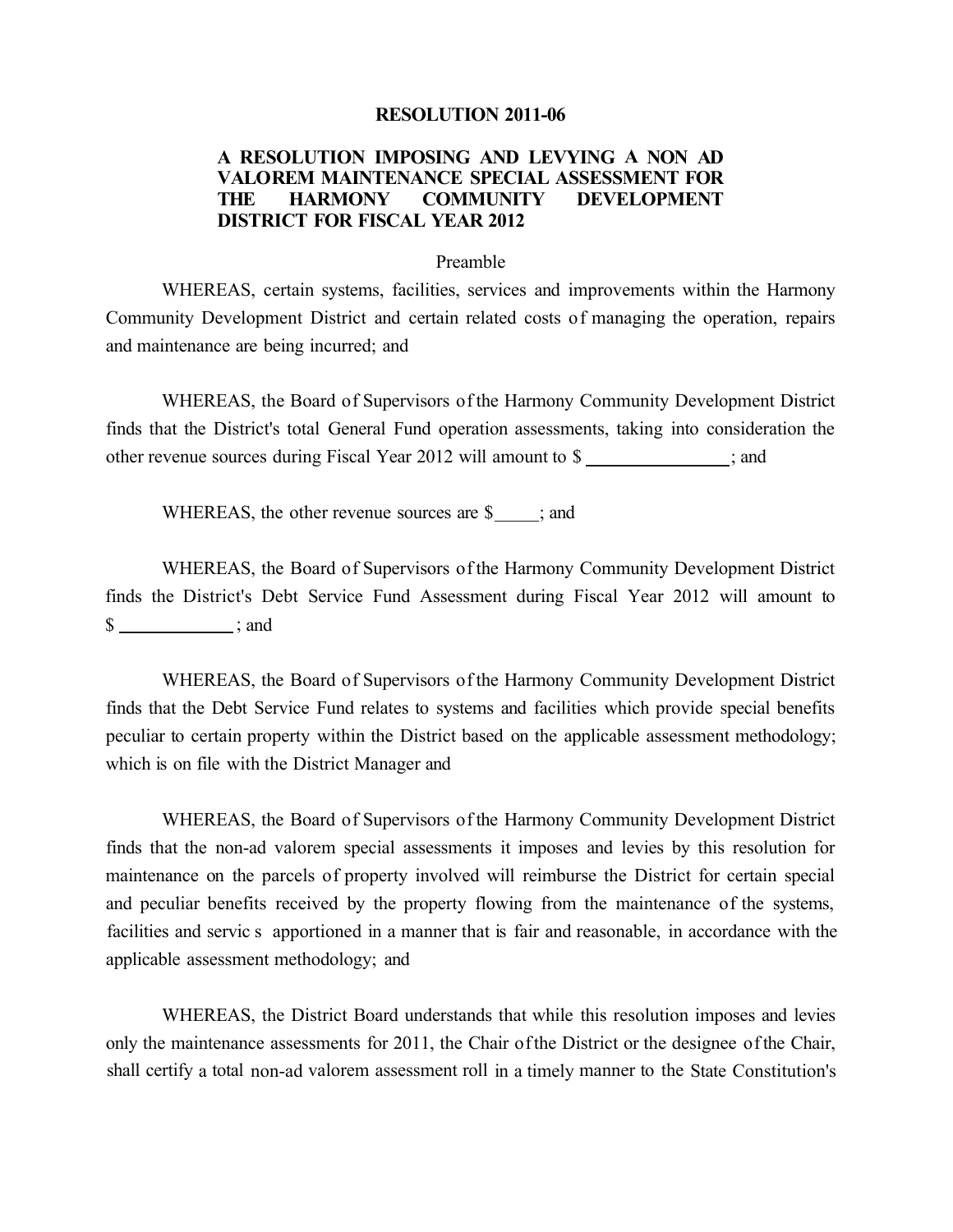Tax Collector in and for the Osceola County political subdivision for collection to include all assessments imposed, levied and approved by the District on the property including those for debt service as well as for special maintenance assessments using the uniform methodology.

WHEREAS, the District Board understands further that all assessments collected by the District Manager shall not be pursuant to the uniform methodology.

## **NOW, THEREFORE, BE IT RESOLVED BY THE BOARD OF SUPERVISORS OF THE HARMONY COMMUNITY DEVELOPMENT DISTRICT OF OSCEOLA COUNTY, FLORIDA;**

Section 1. All the whereas clauses are incorporated herein and are dispositive.

Section 2. A special assessment for maintenance as provided for in Section 190.021(3), Florida Statutes, (hereinafter referred to as assessment) is hereby imposed and levied on the platted lots within the District and on un-platted land within the District if applicable.

Section 3. That the collection and enforcement of the aforesaid assessments under the supervision of the Florida Department of Revenue on platted and non-platted lots shall be by the Tax Collector and shall be at the same time and in like manner as ad valorem taxes and subject to all ad valorem tax collection and enforcement procedures which attend the use of the official annual tax notice using the uniform method.

Section 4. The maintenance special assessments on platted lots in the District will be combined with the debt service non-ad valorem assessments which were imposed, levied and certified as a total amount on the non-ad valorem assessment roll to the Osceola County Tax Collector by the designee of the Chair of the Board on compatible medium no later than 31 August 2011, which shall then be collected by the Tax Collector on the tax notice along with other non-ad valorem assessments from other local govermnents and with all applicable property taxes to each platted parcel of property. Any maintenance assessment imposed and levied on unplated lands will be collected by the District Manager.

Section 5. The proceeds therefrom shall be distributed to the Harmony Community Development District.